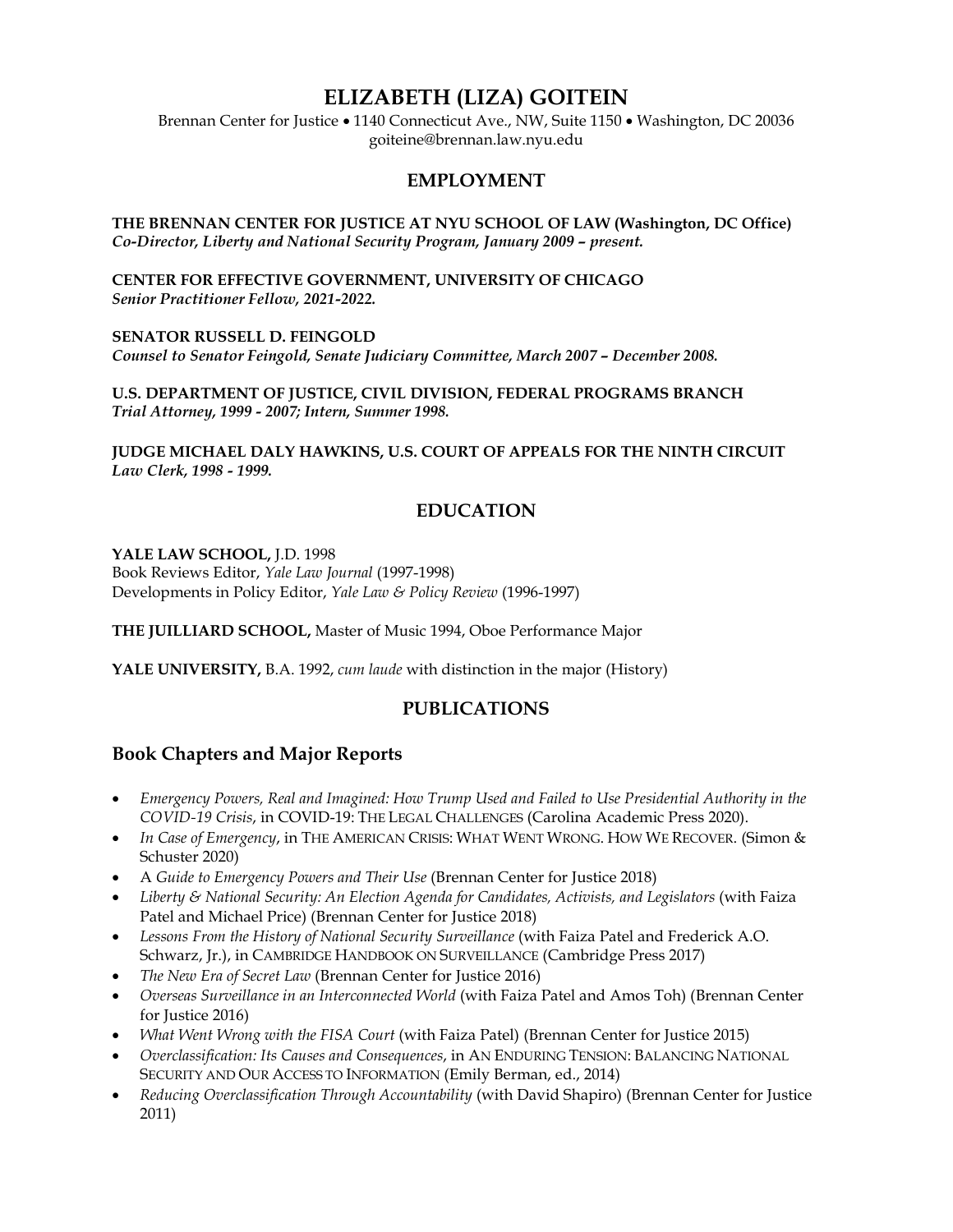## **Selected Articles, Op-Eds, and Blog Posts**

- *U.S. Surveillance of Americans Must Stop*, THE HILL, May 14, 2022
- *2022 Update: Reforming Emergency Powers*, JUST SECURITY, Jan. 24, 2022
- *D.C.'s National Guard Should Be Controlled by Its Mayor, Not by a President Like Trump* (with Joseph Nunn), SLATE, Dec. 2, 2021
- *Three Fixes to Prevent Another Battle of Lafayette Square* (with Angelo Pis-Dudot), DEFENSE ONE, June 1, 2021
- *The Government Can't Seize Your Digital Data. Except by Buying It.*, WASH. POST, Apr. 26, 2021
- *Declaring Climate Change an 'Emergency' Won't Help Biden Fight It,* WASH. POST., Jan. 29, 2021
- *Trump Showed How Easily Presidents Can Abuse Emergency Powers. Here's How Congress Can Rein Them In.*, POLITICO, Jan. 22, 2021
- *Why DC's Mayor Should Have Authority Over DC's National Guard* (with Joseph Nunn), JUST SECURITY, Jan. 8, 2021
- *Emergency Powers, Real and Imagined: How President Trump Used and Failed to Use Presidential Authority in the COVID-19 Crisis*, 11 J. NAT'L SEC. L. & POL'Y 25 (2020)
- *How Congress Is Pushing Back Against Trump's Unprecedented Use of Emergency Powers,* WASH. POST, Sept. 25, 2020
- *A Window to Rein in DHS* (with Carrie Cordero), JUST SECURITY, July 28, 2020
- *Trump's Private Army Is Scarier Than You Think,* SLATE, July 24, 2020
- *Yes, Trump Can Deploy Troops to Suppress Protests,* BOSTON GLOBE, June 3, 2020
- *Trump Has Emergency Powers We Aren't Allowed to Know About (with Andrew Boyle), NEW YORK TIMES,* Apr. 10, 2020
- *The Coronavirus is a Real Crisis. The Border Wall Obviously Wasn't,* WASH. POST, Mar. 18, 2020
- *Trump's Reasonable—and Yet Still Worrisome—Emergency Declaration*, THE ATLANTIC, Mar. 16, 2020
- *Limiting This Governmental Emergency Power Could Curb Presidential Overreach* (with Andrew Boyle), FORTUNE, Mar. 4, 2020
- *The U.S. Says Julian Assange 'Is No Journalist.' Here's Why That Shouldn't Matter.*, WASH. POST, May 25, 2019
- *Congress Considers Taking Back Its Power*, WALL STREET JOURNAL, Mar. 17, 2019
- *The Courts Will Likely Let Trump Declare an "Emergency," Even If It's Made Up*, WASH. POST, Feb. 15, 2019
- *What the President Could Do If He Declares a State of Emergency*, THE ATLANTIC MAGAZINE, Jan/Feb 2019
- *The Corker-Kaine Bill Would Codify, Not End, the Forever War*, DEFENSE ONE, Apr. 17, 2018
- *No Constitutional Authority for the Feds to Confiscate Guns Without Due Process* (with Nila Bala), THE HILL, Mar. 20, 2018
- *The Nunes Memo Doesn't Reveal an Abuse of Power. It Is One,* TIME, Feb. 2, 2018
- *Another Bite out of Katz: Foreign Intelligence Surveillance and the Incidental Overhear Doctrine*, 55 AM. CRIM. L. REV. 105 (2018)
- *Step Up on FISA Reform, Democrats*, NY DAILY NEWS, Jan. 16, 2018
- *Pelosi: Lead Fight to Block Government Spying on Americans*, SAN FRANCISCO CHRONICLE, Jan. 10, 2018
- *A Chance to Control Domestic Spying*, THE NEW REPUBLIC, Oct. 26, 2017
- *James Comey's Testimony: "Comey Was Playing Chess"* (with Emily Bazelon), NEW YORK TIMES, June 8, 2017
- *Trump Will Have Wider Spying Powers Than Anything J. Edgar Hoover Ever Imagined*, LOS ANGELES TIMES, Dec. 7, 2016
- *The Government's Addiction to 'Secret Law'*, NEW YORK TIMES, Oct. 18, 2016 (print headline: *Secret Law is Bad Law*)
- *Five Myths About Classified Information*, WASH. POST, Sept. 18, 2015
- *Who Really Wins from NSA Reform?*, MSNBC, June 5, 2015
- *McConnell's Snowden Amnesia Bill Extends NSA Snooping*, USA TODAY, Apr. 28, 2015
- *To Protect Our Privacy, Make the FISA Court Act Like a Real Court* (with Faiza Patel), LOS ANGELES TIMES, Mar. 20, 2015
- *Why Your New iPhone Has Law Enforcement in a Tizzy*, AMERICAN PROSPECT, Oct. 6, 2014
- *CIA-Senate Spat: Battle of the Branches*, LOS ANGELES TIMES, Mar. 23, 2014
- *The Third-Party Metadata Idea is Fourth-Rate* (with Carrie Cordero), WALL STREET JOURNAL, Mar. 10, 2014